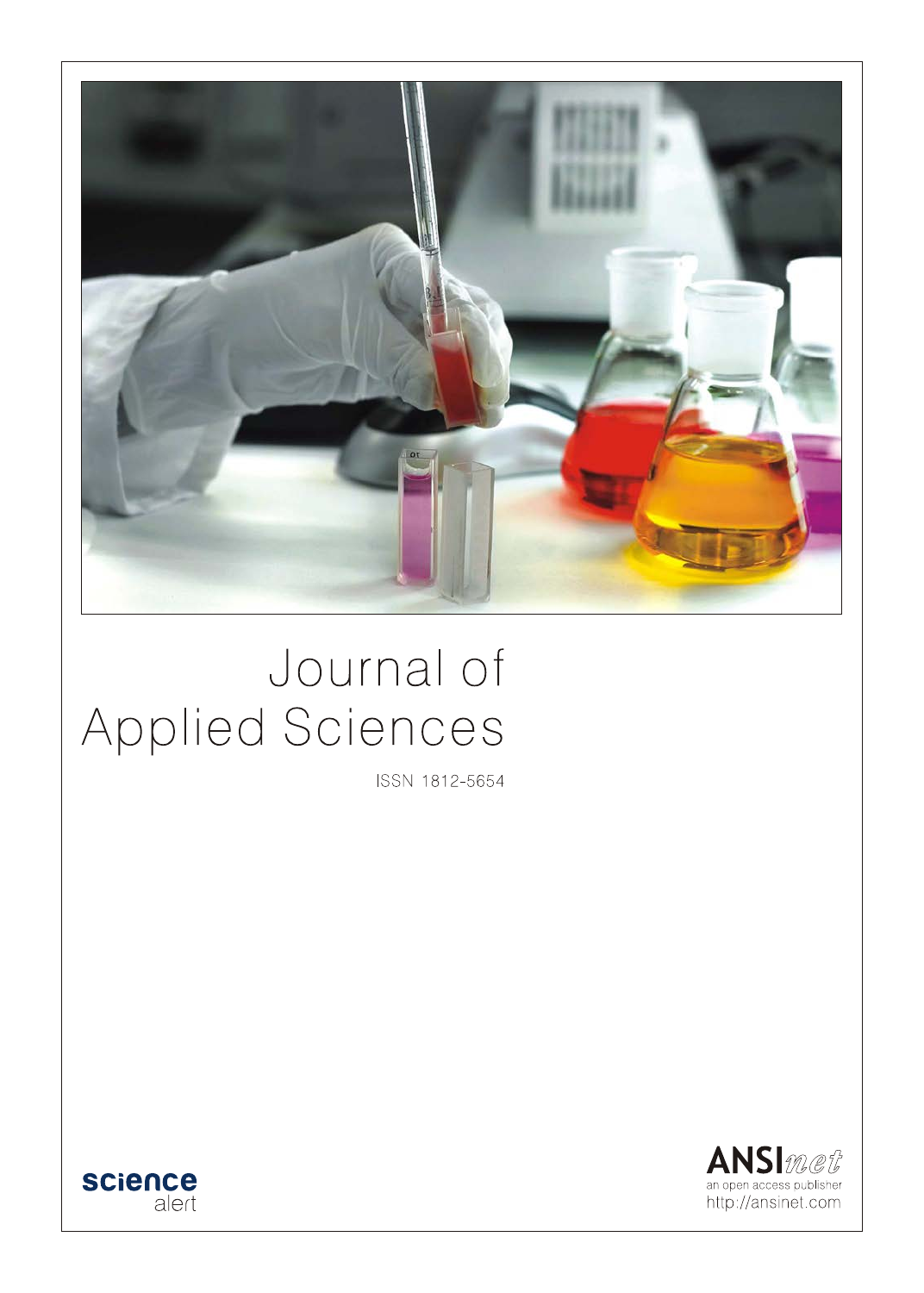Journal of Applied Sciences 12 (18): 1900-1908, 2012 ISSN 1812-5654 / DOI: 10.3923/jas.2012.1900.1908 © 2012 Asian Network for Scientific Information

# Rainfall-runoff Simulation and Modeling of Karun River Using HEC-RAS and **HEC-HMS Models, Izeh District, Iran**

<sup>1</sup>Hadi Tahmasbinejad, <sup>1</sup>Mehdi Feyzolahpour, <sup>1</sup>Mehdi Mumipour and <sup>2</sup>Fatemeh Zakerhoseini <sup>1</sup>Department of Geology, Behbahan Branch, Islamic Azad University, Behbahan, Iran <sup>2</sup>Department of Geology, Khuzestan Water and Power Authority, Ahwaz, Iran

Abstract: This study developed a framework for regional scale flood modeling that integrates GIS and two hydrological models. Hydrologic Engineering Center-Hydrologic Modeling System (HEC-HMS) and Hydrologic Engineering Center-River Analysis System (HEC-RAS) models are used to simulate and model relations between rainfall and runoff in Karun River, SW Iran. The Karun River is the domain of the study because it is a region subject to frequent occurrences of severe flash flooding. The model consists of a rainfall-runoff model (HEC-HMS) that converts precipitation excess to overland flow and channel runoff, as well as a hydraulic model (HEC-RAS) that models unsteady state flow through the river channel network based on the HEC-HMS derived hydrographs. For model calibration, the simulated results were compared with the observed water storage data for several storm events. The same rainfall event in Izeh district generates almost twice as much of the surface water runoff generated in each of other downstream. This is mainly attributed to the large catchment area of Izeh basin as compared to the other two basins. The modeling framework presented in this study incorporates a portion of the recently developed GIS tool named Map to Map that has been created on a local scale and extends it to a regional scale. The results of this research will benefit future modeling efforts by providing a tool for hydrological forecasts of flooding on a regional scale. While designed for the Karun River, this regional scale model may be used as a prototype for model applications in other areas.

Key words: River analysis system, hydrologic modeling system, map to map tools, Karun river, Iran

#### **INTRODUCTION**

Flood events are defined as the occurrence of severe storms. With increasing average global temperature trend to exacerbate climate events has been increased (Behbahani et al., 2006; Bates, 2004; Borga, 2002). So with regard to climate change, the need to provide reliable models in flood modeling is high. Increasingly, for environmental planning, due to the development of regulatory and planning tools, such as the river basin masterplan, there is need to such models for flood forecasting and river management. Usually, morphologic analyses are used for the delineation of river floodplain, but for the computing of the flood return period there is need to using computational hydraulichydrologic models (Clark, 1945; Anderson et al., 2002; Ahrens and Maidment, 1999; Bedient et al., 2003).

Similarly, there is a need to establish rules for the use of water resources, for instance when authorizing the maximum rate of abstraction for irrigation taking into account the water budget for the whole basin (Freeze and Harlan, 1969; Gasim et al., 2012).

Planning a river basin master plan has a need for planning the procedures of basin and its design, that both of them are based on shared databases and computational procedures (Becker and Grunewald, 2003; Beven, 2002; Garrote and Bras, 1995). The evaluation of areas at risk and the implementation of measures of risk mitigation delineate a dynamic context in which an upgraded representation of the river network and its hydrologic parameters play a relevant role in supporting environmental as well as urban planning.

Recent researches conducted in the field of flood modeling have focused mainly on using ArcGIS utilities. This modeling extension allows coping with quasi-2D aspects of flow through connecting the river geometry with a digital terrain model in the form of a Triangulated Irregular Network (TIN) (Gholami et al., 2009;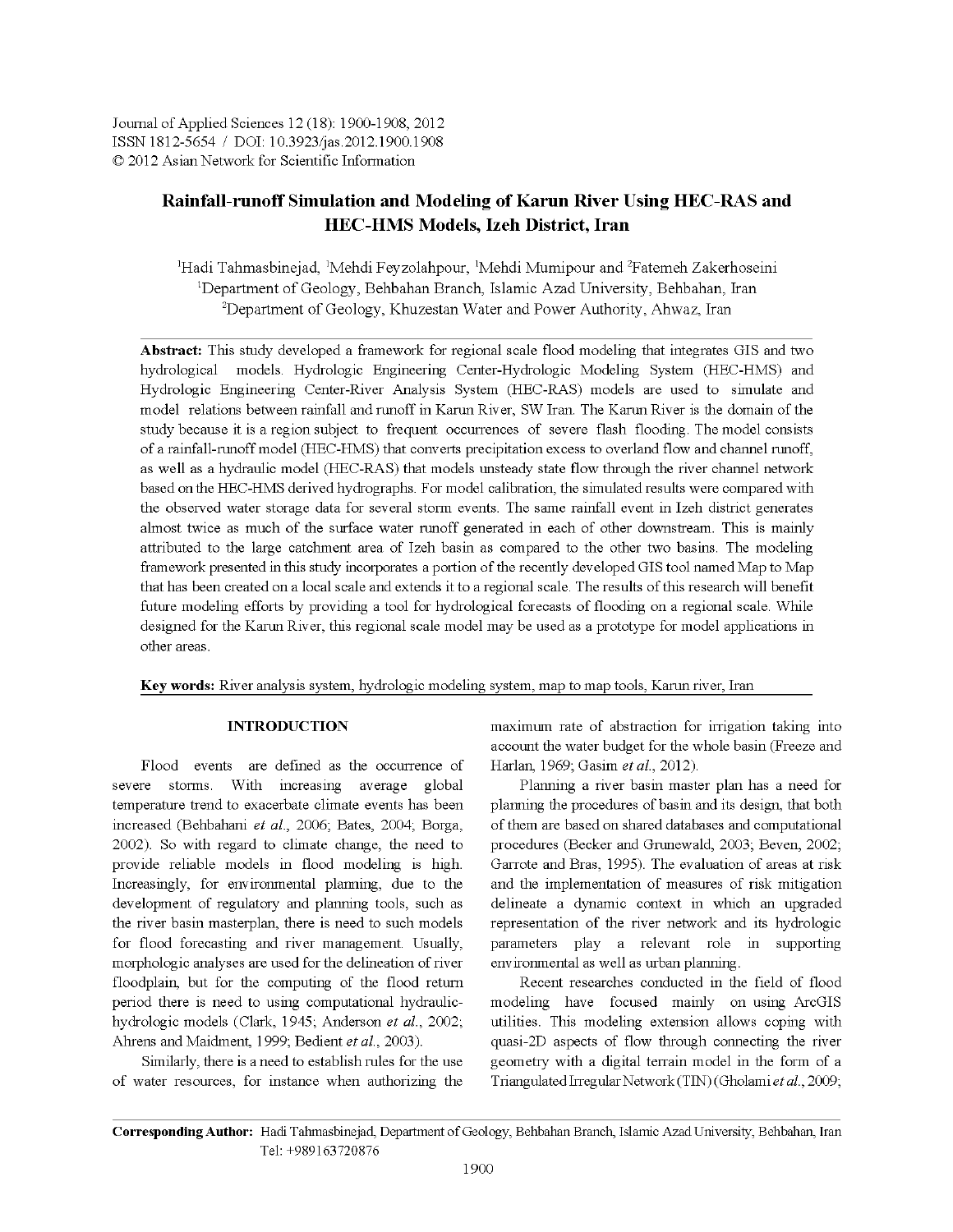Alireza and Nabavi, 2007; Razi et al., 2010). In this way, the distributed output provided by HEC-RAS for each cross section is interpolated between cross sections and results in a water depth and a water velocity surface. When compared with a fully-2D flow model, the only limitation is in giving a flow velocity which disregards transversal components of the flow field vectors, on their side usually deemed negligible in stream hydraulics (HEC, 1996a, b, 2000, 2002).

Based on the above sketched model, it is possible to map with appreciable realism the morphology of river and floodplain and to detect the flooded areas for a discharge and flood hydrograph with given return period.

Robayo et al. (2004) had presented a method using the MAP to MAP, time series of rainfall from weather radar and hydrological models for flood modeling. The model HEC-RAS delineates a fully functional modeling environment which allows coping with virtually all types of problems concerning river networks. In the application case described below, the advanced capabilities of the software for modeling hydraulic singularities such as bridges and weirs was exploited to derive theoretical rating curves based on steady non uniform flow. The purpose of this study is to understand hydrologic behavior of the Karun River in Northern Izeh district and planning for development of rural in vicinity of river bank.

## **MATERIALS AND METHODS**

**Study area:** Karun River is located in Southernwest of Iran between 49°54'48''to 49°54'58''E and 31°59'12" to 32°N. Six catchments of the Karun River, Northern Izeh, Iran, are selected for this study (Table 1) in a 2.5 Km length of Karun River. These catchments have different physiographic specifications (Table 2). Figure 1 shows study area location in Iran. Runoff measurements of six hydrometry stations are collected in a 3 year period from 2008 to 2011. Topographic and climatic conditions these sub-catchments are mostly the same. οf Rainfall-snowy regime are dominant in all sub-catchments. Average rainfall of the study area is about 650 mm/year (WMO, 2003). Dry season starts at June and ends at November.

In this research, steady flow was simulated along 2.5 km of Karun River, SW of Iran. HEC-RAS simulation model in combination with GIS capabilities was used for this purpose (Fig. 2). After preparing the project file, a TIN theme was extracted based on georeferenced field cross sections and topographical data in order to prepare required data to be processed. Topographic map with scale of 1:25000 and river plan with scale of 1:1000 were applied for TIN generation using 3D analyst capability of ArcGIS. The HEC-GeoRAS extension is used in conjunction with 3D analyst for interpolation of digital terrain data and Spatial Analyst for proper display of the cross sections. The stream centerline and left and right channel banks, flowpath and cross section cut lines themes have prepared and then generate RAS GIS import file for hydraulic simulation in HEC-RAS model (Salimi et al., 2008).

Rainfall-runoff model HEC-HMS: The Geospatial Hydrologic Modeling Extension (HEC-GeoHMS) uses ArcGIS and Spatial Analyst to develop a number of hydrologic modeling inputs. Analyzing digital terrain information, HEC-GeoHMS transforms the drainage paths and watershed boundaries into a hydrologic data structure that represents the watershed response to precipitation. Rainfall-Runoff modeling was performed using the Hydrologic Engineering Center's Hydrologic

| Sub-catchment | Area $(km^2)$ | Average annual runoff $(m^3 \text{ sec}^{-1})$ | Hydrometry station elevation (m) |  |  |
|---------------|---------------|------------------------------------------------|----------------------------------|--|--|
| Betari        | 885           | 16.6                                           | 1560                             |  |  |
| Barez         | 8999          | 126.8                                          | 815                              |  |  |
| Shalu Bridge  | 24141         | 341.9                                          | 800                              |  |  |
| Dehkadeh      | 200           | 5.3                                            | 2220                             |  |  |
| Shah Mokhtar  | 1187          | 22.2                                           | 1730                             |  |  |
| Morghak       | 2146          | 74.3                                           | 860                              |  |  |

| Table 2: Calibrated parameters for studied sub-catchments |                        |            |                             |            |                                            |            |  |  |  |
|-----------------------------------------------------------|------------------------|------------|-----------------------------|------------|--------------------------------------------|------------|--|--|--|
| Sub-catchment                                             | Concentration time (h) |            | Reservation coefficient (h) |            | Initial Discharge $(m^3 \text{ sec}^{-1})$ |            |  |  |  |
|                                                           |                        |            |                             |            |                                            |            |  |  |  |
|                                                           | Real                   | Calibrated | Real                        | Calibrated | Real                                       | Calibrated |  |  |  |
| Betari                                                    | 87                     | 12         | 139                         | 94         |                                            | -3         |  |  |  |
| Barez                                                     |                        | 17         |                             | 52         | 109                                        | 107        |  |  |  |
| Shalu Bridge                                              | 69                     | 15         | 79                          | 37         | 227                                        | 216        |  |  |  |
| Dehkadeh                                                  | 82                     | 19         | 48                          | 26         |                                            |            |  |  |  |
| Shah Mokhtar                                              | 76                     | 24         | 113                         | 83         | 16                                         |            |  |  |  |
| Morghak                                                   | 79                     | 21         | 93                          | 56         |                                            |            |  |  |  |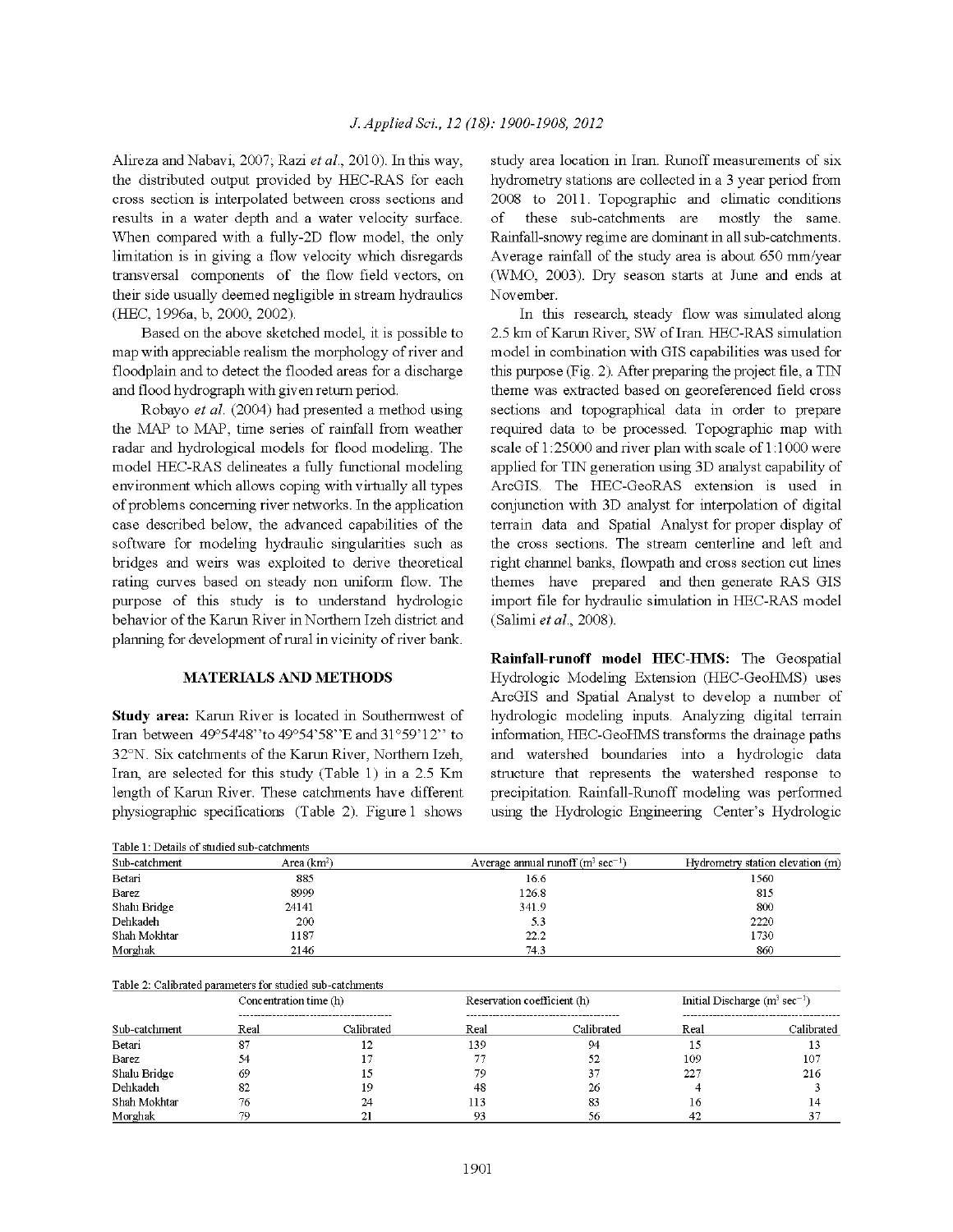

Fig. 1: Location of study area in Iran



Fig. 2: Flowchart that shows how models are running

Modeling System (HEC-HMS version 3.0.1) importing results from HEC-Geo-HMS (Feldman, 2000). This model developed by the US Army Corps of Engineers, designed to simulate the precipitation-runoff  $1\mathrm{s}$ processes of dendritic watershed systems (HEC, 2002; Brunner, 2001). The physical representation of the watershed is accomplished with a basin model. Various hydrologic elements are connected in a dendritic network to simulate runoff processes (Jayakrishnan et al., 2004; Horritt and Bates, 2002; Lamidi et al., 2008).

Hydro-dynamic model HEC-RAS: HEC-RAS, developed the United States Army Corps of Engineers by Hydrologic Engineering Center, is intended for performing one-dimensional hydraulic calculations for a full network of natural and constructed channels. The system can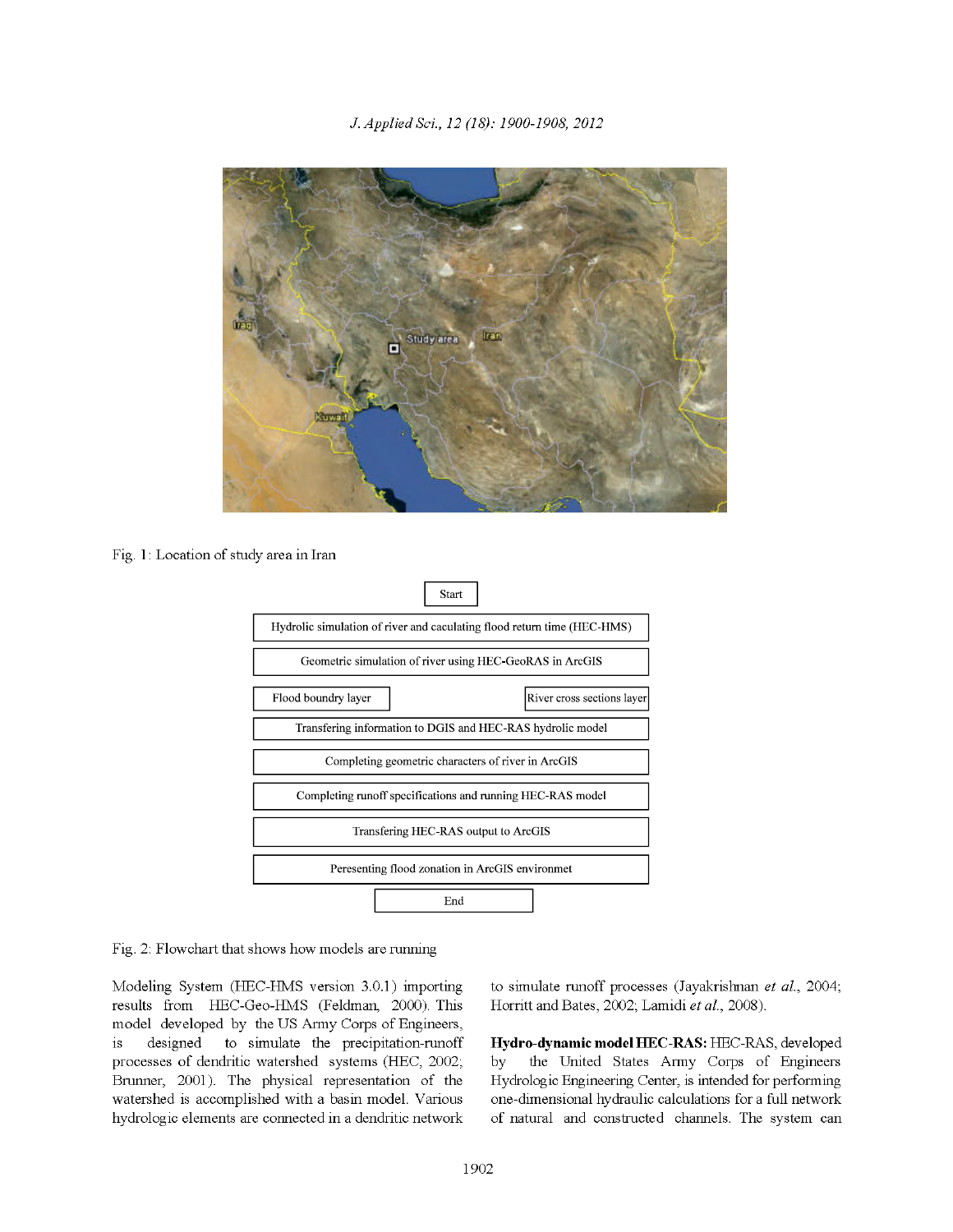calculate water surface profiles for both steady and unsteady gradually varied flow. The steady flow system is designed for application in flood plain management studies (Reed and Maidment, 1995; Rinaldi et al., 2012; Azar et al., 2012). Also, capabilities are available for assessing the change in water surface profiles due to channel improvements and levees. HEC-GeoRAS, an ArcGIS extension, creates a HEC-RAS import file containing geometric attribute data from a Digital Terrain Model (DTM) and performs post processing of results exported from HEC-RAS.

Statistical analysis: Topographic map and detailed thematic map of the Izeh district are feed in HEC-RAS and HEC-HMS models. Digital Elevation Model of the study area is base map for outputs. Main parameters needed are cross-sections for river and flood plain including left and right bank locations and flow paths, roughness coefficients (Manning's n) and contraction and expansion coefficients (Giannoni et al., 2003: Hudson and Colditz, 2003; Grassotti et al., 2003. Dastorani et al., 2010). A variety of methods are available for simulating infiltration losses, transforming excess precipitation into surface runoff, computing base-flow contributions to subbasin out flow, flow routing etc. Outflow from a sub-basin is computed from rainfall data by subtracting losses, transforming excess precipitation and adding base flow.

#### **RESULTS AND DISCUSSION**

Frequency analysis of peak flow data was conducted to select the most accurate input for the hydraulic simulation of the river reach. It has shown that Log-Pearson III is the best distribution to estimate peak

Table 3: Outputs of HEC-RAS model in Karun river

flow in different return periods, regarding to the least differences between observed and estimated peak flow (Dastorani et al., 2011; Wadsworth, 1999; Townsend and Walsh, 1998). Table 3 has shown magnitude of peak flow in 2-100 years return periods. Peak flow estimated using flood frequency analysis was used as the steady flow data for simulation. In this table, first column is river name that is same for all parts of the study area. Second column is station name. Profile column shows return period of floods. Q-total is total discharge  $(m^3 \text{ sec}^{-1})$ , max. channel elevation is elevation of each station. W.S. elevation is elevation of water surface and Crit. W.S. is critical water surface (in meter). Flow area is area that flood covers. Top width is maximum of elevation of flood surface and Froude Chl. is Froud number that can be critical, sub-critical of hyper-critical. Normal depth for upstream and critical depth for downstream was considered as boundary conditions for this analysis. Other inputs such as Manning's n value, river system schematic, contraction and expansion coefficients, flow regime entered to model and HEC-RAS model has run for steady flow and mixed flow regime (Shokoohi, 2007; Vieux and Bedient, 1994).

Flood levels in one of the analyzed cross sections can be shown in Fig. 3 and 4. There is more than 1.5 m difference between flood levels in two mentioned return periods. One of the most important results of HEC-RAS simulation is preparing different water surface profiles of different T-year floods. In the next step, the results of hydraulic simulation within HEC-RAS model were exported to GIS for floodplain delineation and further analysis. Delineation of flood extents and depths within the floodplain of Karun River was conducted in different return periods based on the integration of hydraulic simulation results and GIS analysis using the HECgeoRAS extension of ArcGIS. Figure 3 and 4 have shown

|               |                | O total                  | Min Ch El | W.S. Elev | Crit W.S. | E.G. Elev | E.G. Slope   | Flow Area         | Top Width |             |
|---------------|----------------|--------------------------|-----------|-----------|-----------|-----------|--------------|-------------------|-----------|-------------|
| River station | Profile (year) | $(m^3 \text{ sec}^{-1})$ | (m)       | (m)       | (m)       | (m)       | $(m m^{-1})$ | (m <sup>2</sup> ) | (m)       | Froude Chl. |
| 2351.82       | 2              | 1725                     | 561.57    | 565.46    | 569.98    | 608.04    | 0.400693     | 59.67             | 28.37     | 6.36        |
| 2351.82       |                | 2972                     | 561.57    | 566.43    | 572.11    | 620.98    | 0.400080     | 90.83             | 35.88     | 6.56        |
| 2351.82       | 10             | 4014                     | 561.57    | 567.05    | 573.53    | 629.90    | 0.400211     | 114.28            | 40.63     | 6.69        |
| 2351.82       | 20             | 5177                     | 561.57    | 567.60    | 574.93    | 639.24    | 0.400204     | 138.06            | 44.48     | 6.79        |
| 2351.82       | 50             | 6927                     | 561.57    | 568.29    | 576.90    | 652.72    | 0.400419     | 170.16            | 48.39     | 6.93        |
| 2351.82       | 100            | 8431                     | 561.57    | 568.82    | 578.06    | 662.93    | 0.400356     | 196.15            | 51.33     | 7.02        |
| 2309.313      | 2              | 1725                     | 558.99    | 563.98    | 568.07    | 591.19    | 0.220732     | 74.65             | 31.24     | 4.77        |
| 2309.313      |                | 2972                     | 558.99    | 564.96    | 570.14    | 602.97    | 0.247265     | 108.81            | 38.73     | 5.20        |
| 2309.313      | 10             | 4014                     | 558.99    | 565.57    | 571.48    | 611.28    | 0.261847     | 134.00            | 43.44     | 5.44        |
| 2309.313      | 20             | 5177                     | 558.99    | 566.13    | 572.68    | 620.01    | 0.277317     | 159.18            | 47.69     | 5.68        |
| 2309.313      | 50             | 6927                     | 558.99    | 566.79    | 574.25    | 632.62    | 0.300297     | 192.70            | 52.81     | 6.01        |
| 2309.313      | 100            | 8431                     | 558.99    | 567.29    | 575.49    | 642.32    | 0.314870     | 219.69            | 56.60     | 6.22        |

Profile: Return period of floods, Q-total: Total discharge, Min. channel elevation is elevation of each station. W.S. Elev: Elevation of water surface, Crit. W.S.: Critical water surface, Flow area: Area that flood covers, Top width: Maximum of elevation of flood surface, Froude Chl.: Froud number that can be critical, sub-critical of hyper-critical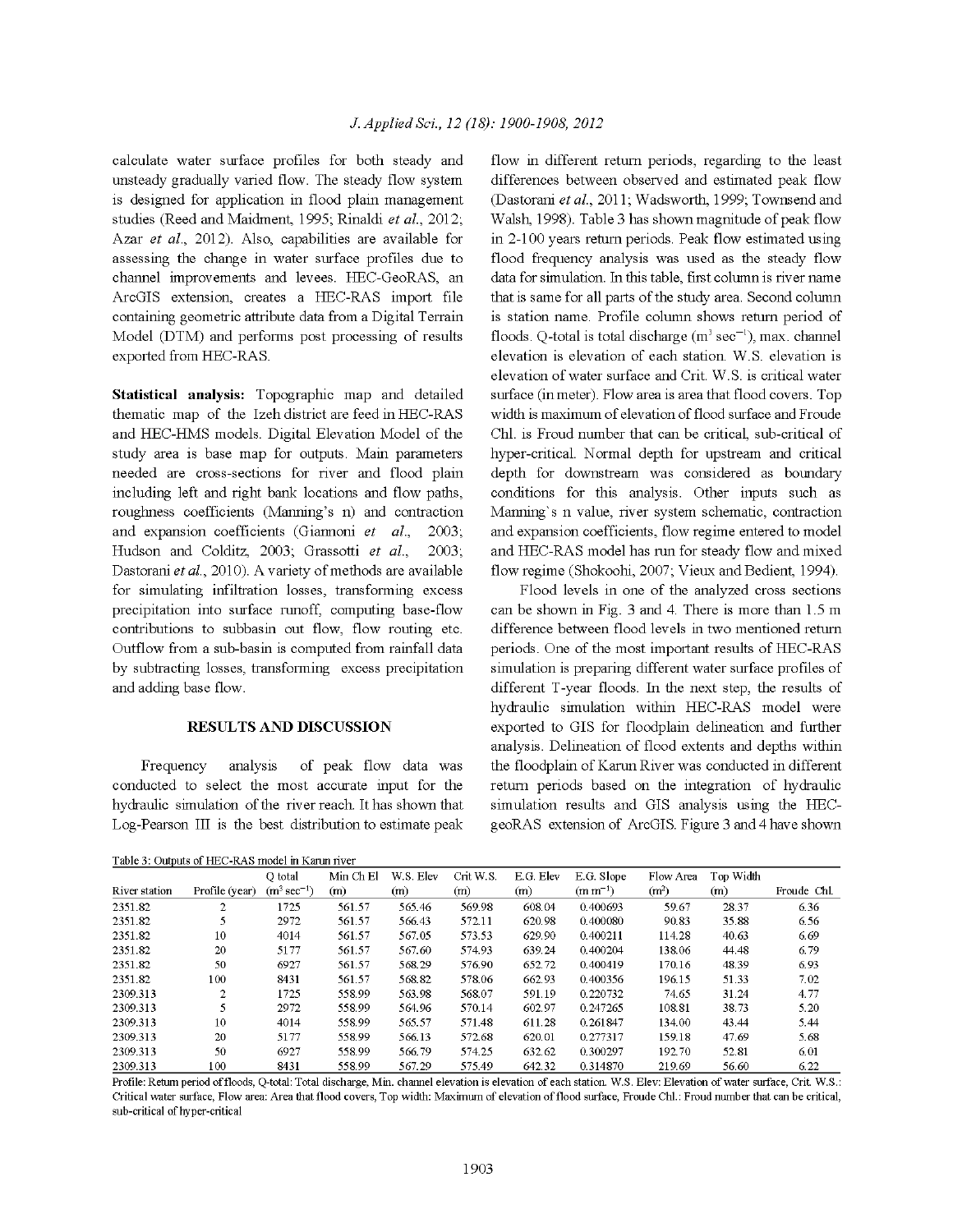

Fig. 3(a-d): Cross sections in (a) 923.2031, (b) 1469.997, (c) 1775.510 and (d) 1945.380 stations in the study area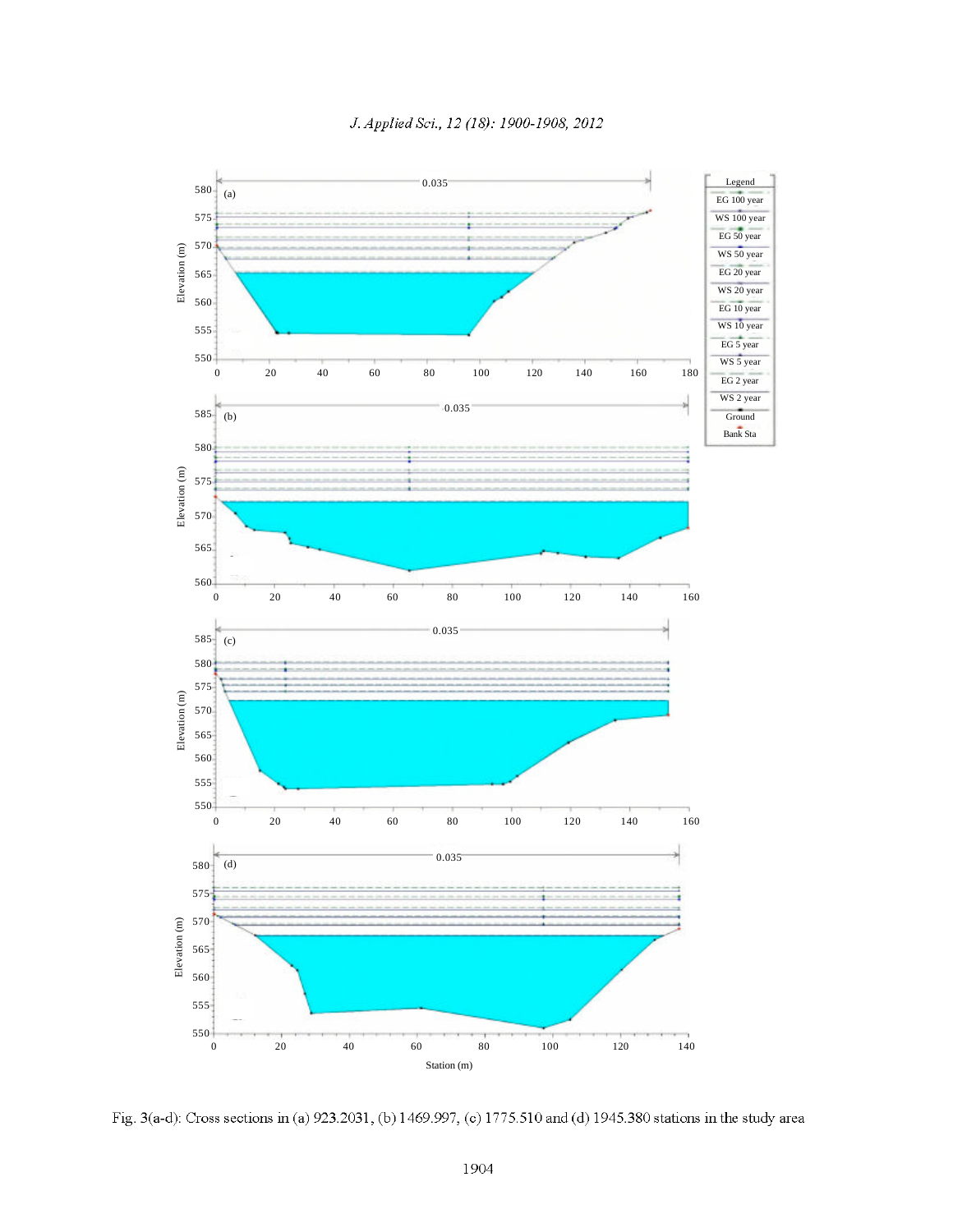

Fig. 4: Longitudinal profile of Karun river in the study area considering return time of floods

flood affected area for the 2 and 100 years flood events, as a sample in the study area.

Hydraulics simulation for floodplain mapping could be beneficiary in several aspects for land and water resources management and also engineering purposes. It can be applied to prevent unwise land use in flood prone areas and flood insurance studies, based on modeling of water surface elevations for design flood events (Whiteaker and Maidment, 2004). The design of bridge and culvert openings for roadway crossings of streams and consequences of flood reduction measures such as dams, levees and channel modifications could be predicated on proper floodplain hydraulic analysis. Increasing the size, slope, or depth of the channel or decreasing its roughness can lead to a reduction in flood levels because of the additional channel capacity. On the other hand, channel modifications can also have negative effects, such as increasing in flow velocity which could be simulated using hydraulic model.

Sensitivity analysis of hydrologic parameters: Sensitivity analysis of run-off lag time calculated using two methods (SCS and Snyder) shows high sensitivity of this parameter in the range of 0 and -30%, means that the catchment discharge is more sensitive to smaller values of lag time. In the other word, underestimation of lag time would cause more error on prediction of discharge in comparison to overestimation of this parameter. In addition, outputs of the model are slightly more sensitive to lag time calculated by SCS method than that calculated by the Snyder method (US/SCS, 1986).

Verification of the model: Table 3 show the predicted peak discharge and time to peak and the related observed values for a rainfall event used for verification of the model. The results show that calibration of parameters such as CN and initial loss could considerably improve the outputs of the model. The most important findings of the research can be concluded as follows:

- Comparing the outputs of the model in two different conditions (using SCS and Snyder methods) to the observed values indicates priority and robustness of SCS method for run off estimation (both in peak flow and lag time) in ungauged catchments
- The HEC-HMS program is a generalized modeling system capable of representing many different watersheds. A model of the watershed is constructed by separating the hydrologic cycle into manageable pieces and constructing boundaries around the watershed (Razi et al., 2010)
- Initial loss, curve number, impervious area, lag time, initial discharge are determined through calibration process where the parameters are adjusted until the observed and simulated hydrographs are close fit. By using soil hydrologic type classifications with soil maps and land use type classification tables with land-use maps, the Curve Number (CN) map was constructed
- For model calibration, the simulated results were compared with the observed water storage data for several storm events (Fig. 5). The same rainfall event in Izeh district generates almost twice as much of the surface water runoff generated in each of other downstream. This is mainly attributed to the large catchment area of Izeh basin as compared to the other two basins. The modeling framework presented in this study incorporates a portion of the recently developed GIS tool named Map to Map that has been created on a local scale and extends it to a regional scale. The results of this research will benefit future modeling efforts by providing a tool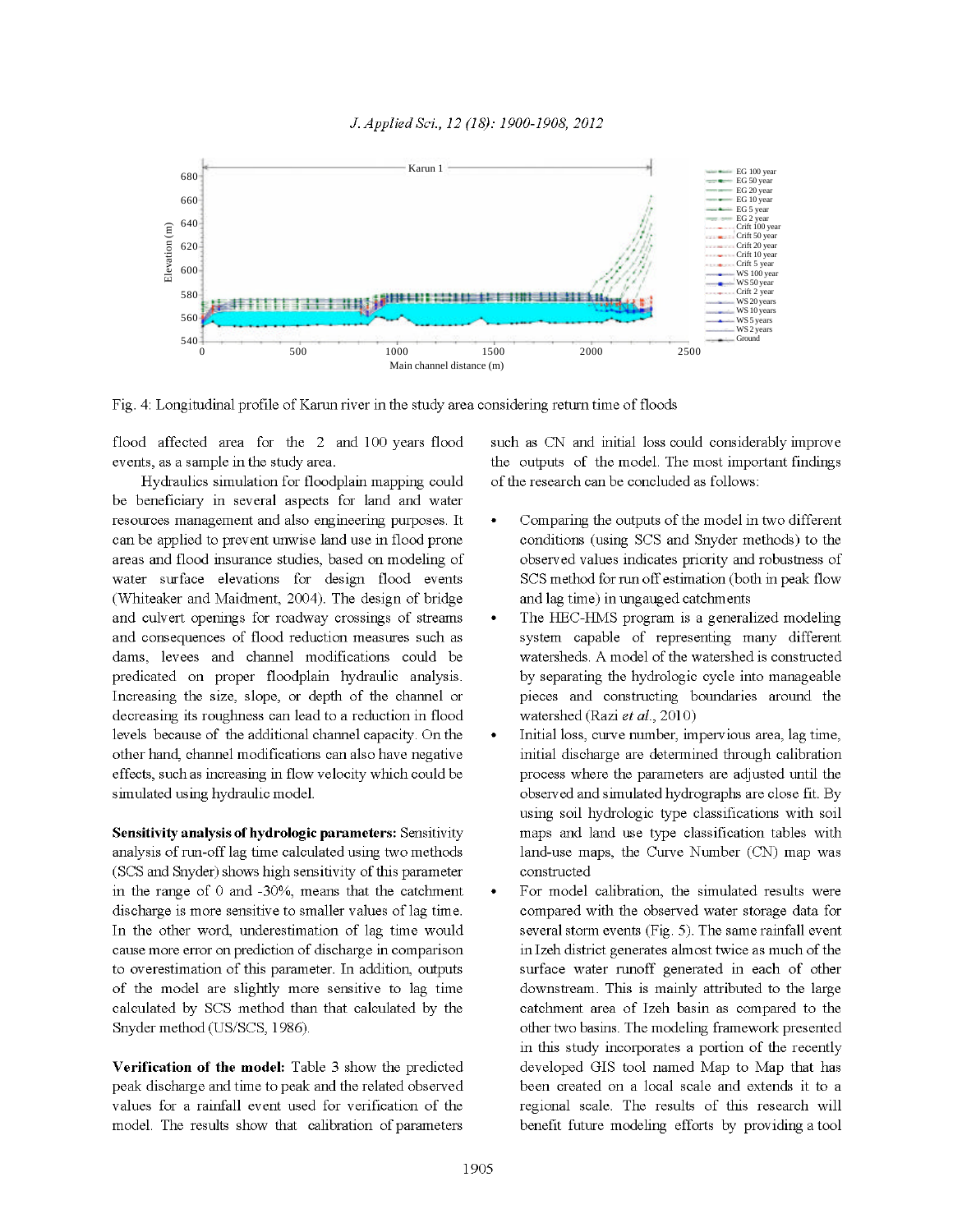

#### J. Applied Sci., 12 (18): 1900-1908, 2012

Fig. 5: Flood zonation of Karun River in the study area using HEC-RAS

for hydrological forecasts of flooding on a regional scale. While designed for the Karun River, this regional scale model may be used as a prototype for model applications in other areas

#### **CONCLUSIONS**

The modeling system here presented copes with a basic need of standardization of the databases. The main goal is to provide an environment in which all computations made by the different regional and municipal offices involved in river training, hydraulic works and similar activities can converge, share the same fundamental assumptions as far as roughness coefficients and hydrologic data are concerned and keep a continuous

updating of the database including ongoing works, so to have a consistent and always realistic representation of the river network, its critical reaches and the priorities of intervention. Application of hydraulic modeling in GIS environment provides the capability to simulate flood depth in different part of the floodplain.

The need of such a modeling system is stimulated and sometimes even enforced, by the many activities required by river basin planning and management, ranging from flood timely alert to the individuation of areas at risk of flooding, to the programming of water budget at the basin scale, according to the national and regional regulations in the field. The main trouble with the construction of such a consistent and self-updating database is in that many different offices have been so far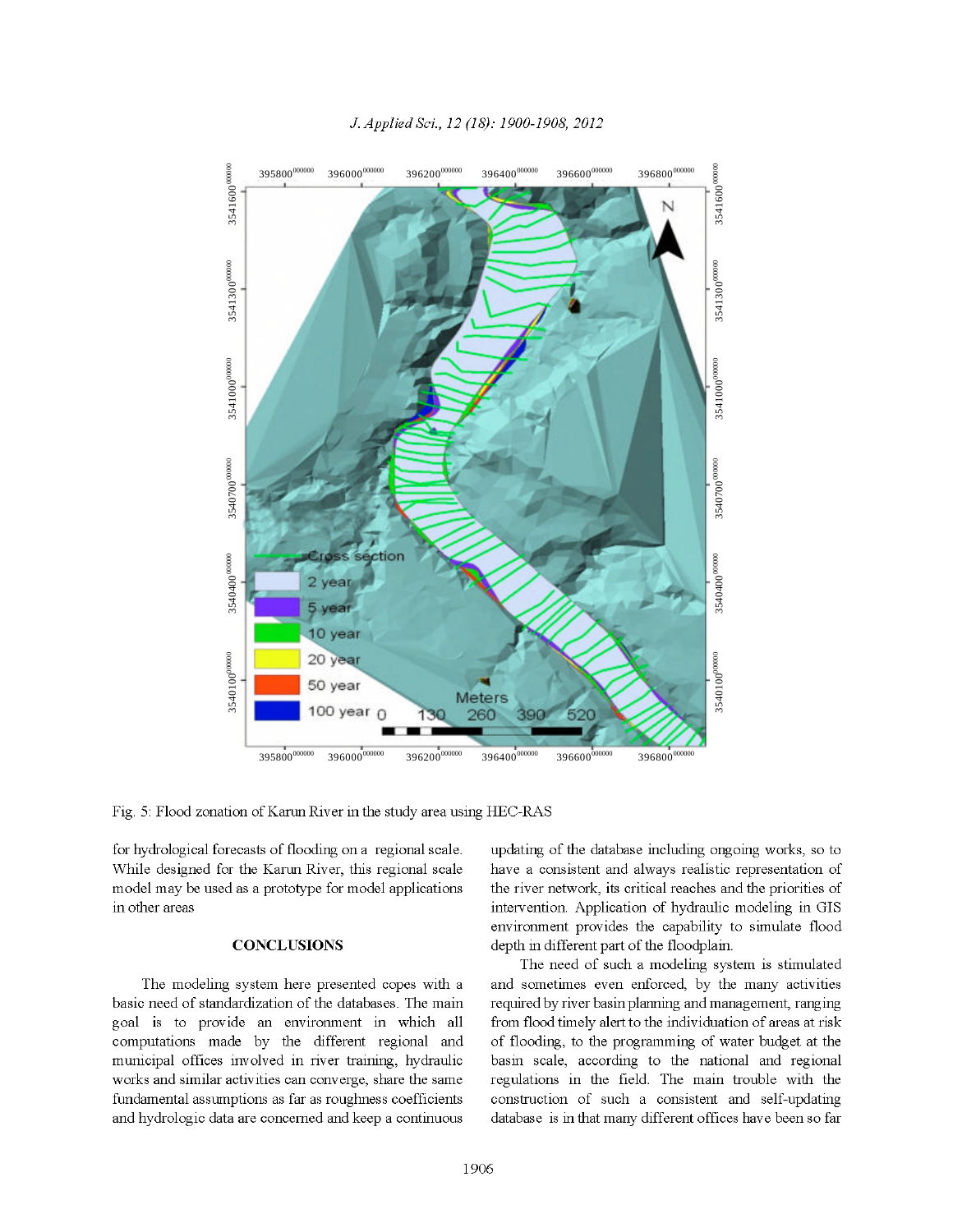working separately in the field of hydraulic protection. river training and related public works. The availability of comprehensive software in the public domain allows to link databases to computing and design tools so to allow a strict pipelining of the activities of database construction, river basin planning, management, programming and financing of the interventions and design and construction of the works.

### **ACKNOWLEDGMENTS**

The authors would like to thank the Islamic Azad University, Behbahan branch for the support of this research. Contribution of Khuzestan Water and Power Authority is also acknowledged.

#### **REFERENCES**

- Ahrens, S.R. and D.R. Maidment, 1999. Flood forecasting for the buffalo bayou using CRWR-PrePro and HEC-HMS (CRWR report 99-6). Center for Research in Water Resources, Austin, TX.
- Alireza, K. and S.H. Nabavi, 2007. Dominant discharge in the Kor River, upstream of doroodzan Dam, Fars province, Iran. Trends Applied Sci. Res., 2. 158-164.
- Anderson, M.L., Z.Q. Chen, M.L. Kavvas and A. Feldman, 2002. Coupling HEC-HMS with atmospheric models for prediction of watershed runoff. J. Hydrol. Eng., 7: 312-318.
- Azar, M.G., M.R. Namaee and M. Rostami, 2012. Evaluating a numerical model to simulate the variation of river bed due to a mining pit based on experimental data. Asian J. Applied Sci., 5: 154-163.
- Bates, P.D., 2004. Remote sensing and flood inundation modeling. Hydrol. Proces., 18: 2593-2597.
- Becker, A. and U. Grunewald, 2003. Flood risk in central Europe. Sci., Vol. 300.
- Bedient, P.B., A. Holder, J.A. Benavides and B.E. Vieux, 2003. Radar-based flood warning system applied to tropicalxstorm Allison. J. Hydrol. Eng., 8: 308-318.
- Behbahani, S.M.R., H.R. Ghajarnia and M.E. Bani-Habib, 2006. The effect of base map scale on the accuracy of floodplain zoning using GIS. J. Applied Sci., 6: 20-26.
- Beven, K., 2002. Towards an alternative blueprint for a physically based digitally simulated hydrologic response modeling system. Hydrol. Proces., 16:189-206.
- Borga, M., 2002. Acccuracy of radar rainfall estimates for streamflow simulation J. Hydrol., 267: 26-39.
- Brunner, G.W., 2001. HEC-RAS River Analysis System: Hydraulic Reference Manual. US Army Corps of Engineers, Institute for Water Resources, Hydrologic Engineering Center, Davis, CA., USA.
- Clark, C.O., 1945. Storage and the unit hydrograph. Trans. Amer. Soc. Civil Eng., 110: 1419-1488.
- Dastorani, M.T., A. Talebi and M. Dastorani, 2010. Using neural networks to predict runoff from ungauged catchments. Asian J. Applied Sci., 3: 399-410.
- Dastorani, M.T., R. Khodaparast, A. Talebi, M. Vafakhah and J. Dashti, 2011. Determination of the Ability of HEC-HMS Model Components in Rainfall-run-off Simulation Res. J. Environ. Sci., 5: 790-797.
- Feldman, A.D., 2000. Hydrologic Modeling System: Technical Reference Manual. US Army Corps of Engineers, Hydrologic Engineering Center, Davis, CA., USA., Pages: 149.
- Freeze, R.A. and R.L. Harlan, 1969. Blue-print for a phusically-based digitally simulated hydrologic response model. J. Hydrol., 9: 237-258.
- Garrote, L. and R.L. Bras, 1995. A distributed model for real-time flood forecasting using digital elevation mmodels. J. Hydrol., 167: 279-306.
- Gasim, M.B., M. Mokhtar, S. Surif, M.E. Toriman, S.A. Rahim and P.L. Lun, 2012. Analysis of thirty years recurrent floods of the Pahang river Malaysia. Asian J. Earth Sci., 5: 25-35.
- Gholami, V., E. Jokar, M. Azodi, H.A. Zabardast and M. Bashirgonbad, 2009. The influence of anthropogenic activities on intensifying runoff generation and flood hazard in Kasilian Watershed. J. Applied Sci., 9: 3723-3730.
- Giannoni, F., J.A. Smith, Y. Zhang and G. Roth, 2003. Hydrological modeling of extreme floods using radar rainfall estimates. Adv. Water Resour., 26: 195-203.
- Grassotti, C., R.N. Hoffman, E.R. Vivoni and D. Entekhabi, 2003. Mutiple timescale intercomparison of two radar products and rain gauge observations over the Arkansas-red River bain. Weather Forecasting, 18:1207-1229.
- HEC, 1996a. A pilot application of weather radarbased runoff forecasting, salt river basin. missouri. US Army Corps of Engineers Hydrologic Engineering Center, Davis,  $CA.$ http://airex.tksc.jaxa.jp/pl/dr/19970010630
- HEC, 1996b. ModClark model development for the muskingum river basin. OH. US Army corps of Engineers Hydrologic Engineering Center, Davis,  $C.A.$
- HEC, 2000. Hydrologic engineering center. Hydrologic modeling system HEC-HMS: Technical references **US** Army Crops of manual. Engineers, hydrologic Engineering Center, http://www.hec.usace.army.mil/software/hechms/download.html